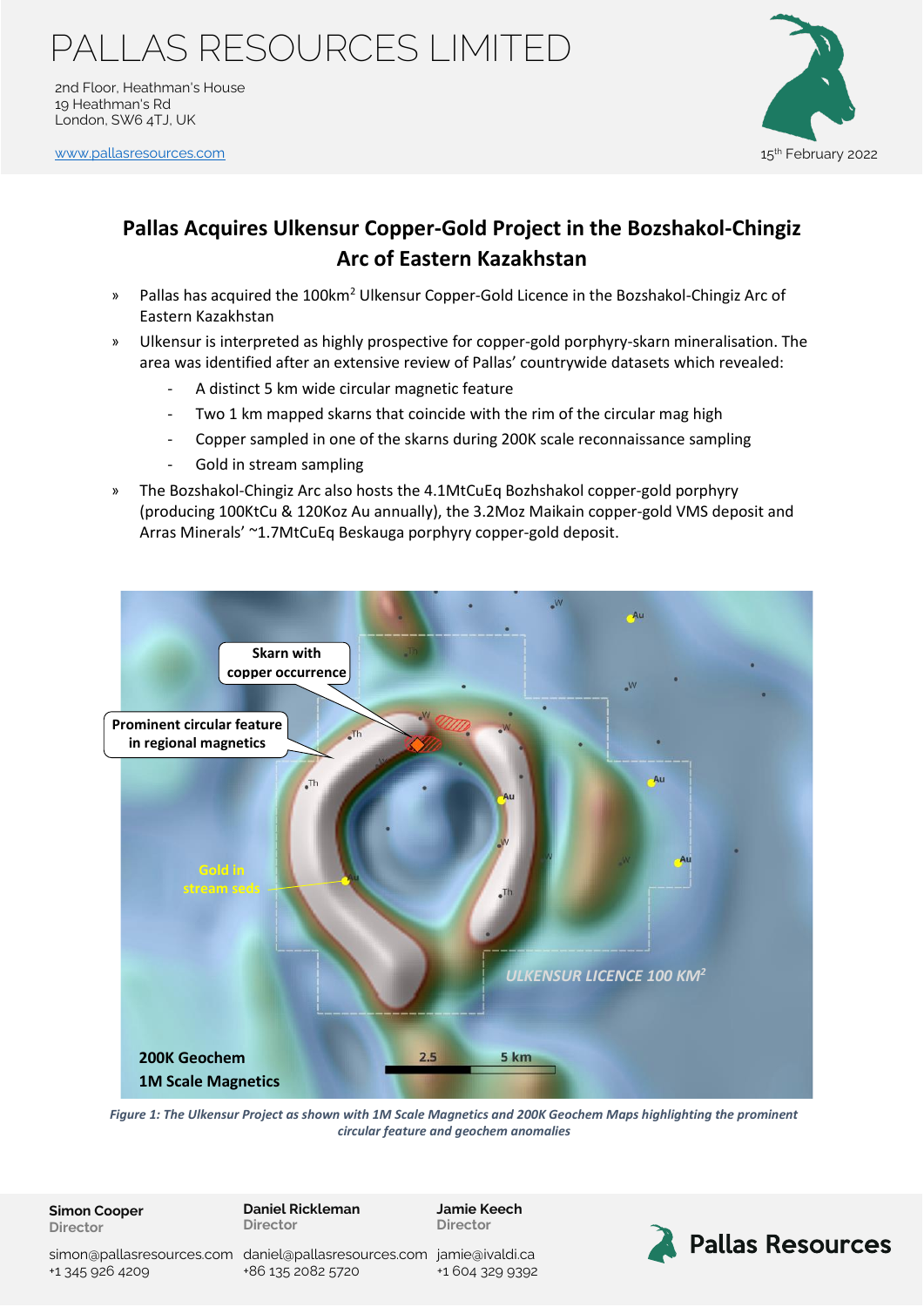2nd Floor, Heathman's House 19 Heathman's Rd London, SW6 4TJ, UK



[www.pallasresources.com](https://www.pallasresources.com/) 15



*Figure 2: Ulkensur with Magnetics, Geochem and a 50K Geology overlay*

### **Ground Selection and Prospectivity of the Ulkensur Project**

The presence of concentrically zoned intrusives, a mapped skarn with copper mineralization and gold in stream sediments support a copper-gold skarn-porphyry mineralization model thesis for the Ulkensur Licence. Skarns are zones of carbonate wall rock proximal to copper porphyries that are metasomatically altered and often much higher grade than the porphyries themselves (e.g. Cadia Quarry of Cadia-Ridgeway, Ertsberg of Grasberg).

### **Geology and Characteristics of the Bozshakol-Chingiz Volcanic Arc**

Ulkensur occurs in the Bozshakol-Chingiz Volcanic Arc, which is host to:

- » Bozshakol Copper-Gold Porphyry: 4.1MtCuEq. Producing 100KtCu & 120Koz annually.
- » Beskauga Copper-Gold porphyry: 1.7Mt CuEq.
- » Maikain Gold-Copper VMS: 3.2Moz AuEq.

#### **Simon Cooper Director**

**Daniel Rickleman Director**

**Jamie Keech Director**

+1 345 926 4209

simon@pallasresources.com [daniel@pallasresources.com](mailto:daniel@pallasresources.com) [jamie@iv](mailto:jamie@pallasresources.com)aldi.ca +86 135 2082 5720

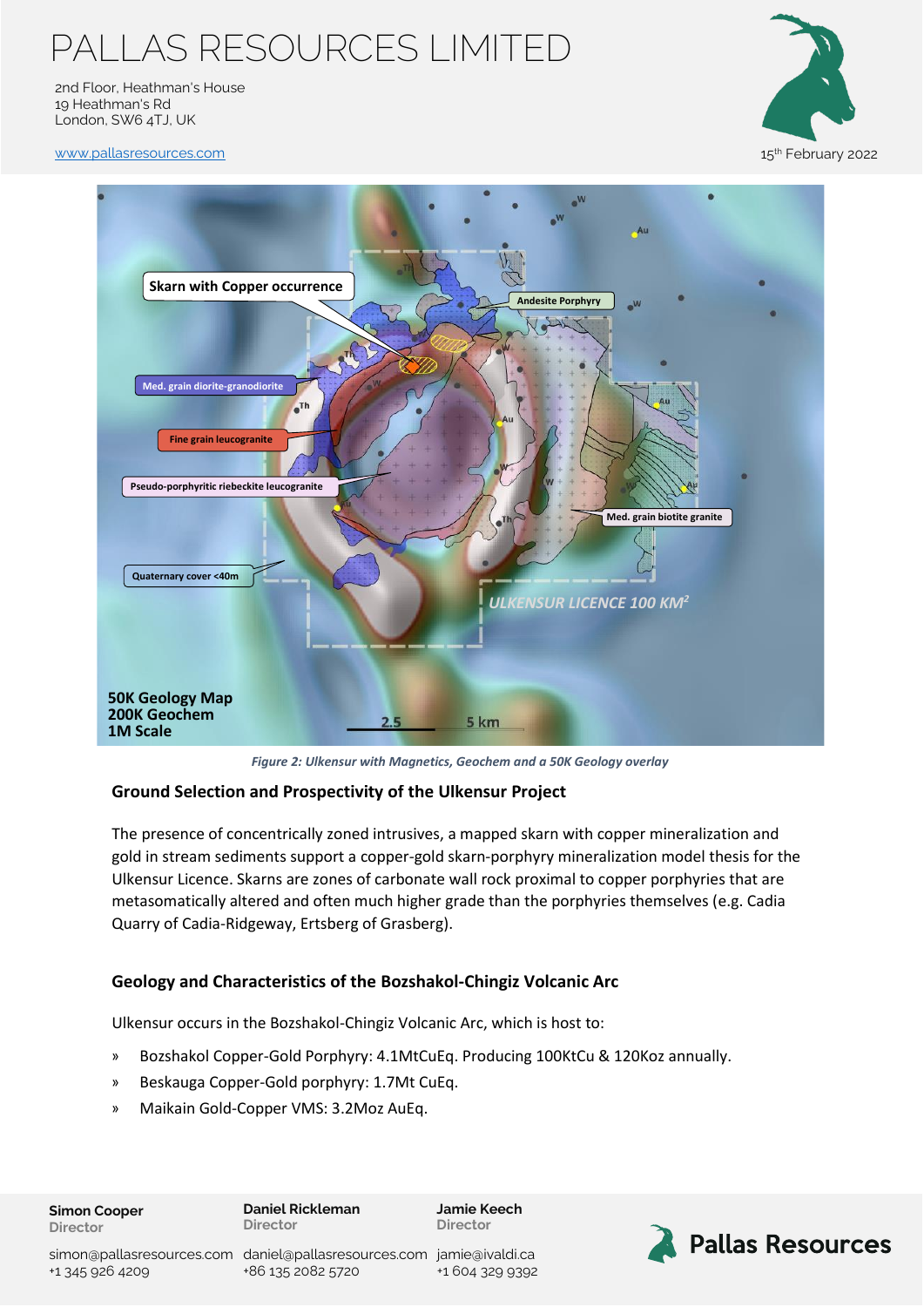2nd Floor, Heathman's House 19 Heathman's Rd London, SW6 4TJ, UK



[www.pallasresources.com](https://www.pallasresources.com/) 15

The arc is characterised by Cambrian to Permian island-arc calc-alkaline volcanics, sediments and late orogeny intrusives including sodic to more potassic compositions. The area is part of the broader Central Asian Orogenic Belt (CAOB) that stretches from Northeastern Asia and Siberia through to Kazakhstan and the Urals. The CAOB hosts the world class Oyu Tolgoi Copper-Gold porphyry deposit (+40MtCu), among other world class deposits.



#### **Soviet Era Exploration at Ulkensur**

The two 1 km-long mapped skarns with coincident copper were identified in the early 1960's during regional reconnaissance mapping and sampling (200K scale). Work in the 1970's focused on other mineralization styles to the NE and SW of the licence area resulting in the more detailed 50K geology map shown as an overlay on magnetics above. It was common practice for Soviet Era exploration parties to focus on specific mineralization styles and settings. The lack of follow up work at the Ulkensur copper-gold skarn appears to have been due to a narrow focus on other commodities in the region at the expense of Ulkensur at the time.

**Simon Cooper Director**

**Daniel Rickleman Director**

**Jamie Keech Director**



simon@pallasresources.com [daniel@pallasresources.com](mailto:daniel@pallasresources.com) [jamie@iv](mailto:jamie@pallasresources.com)aldi.ca +1 345 926 4209

+86 135 2082 5720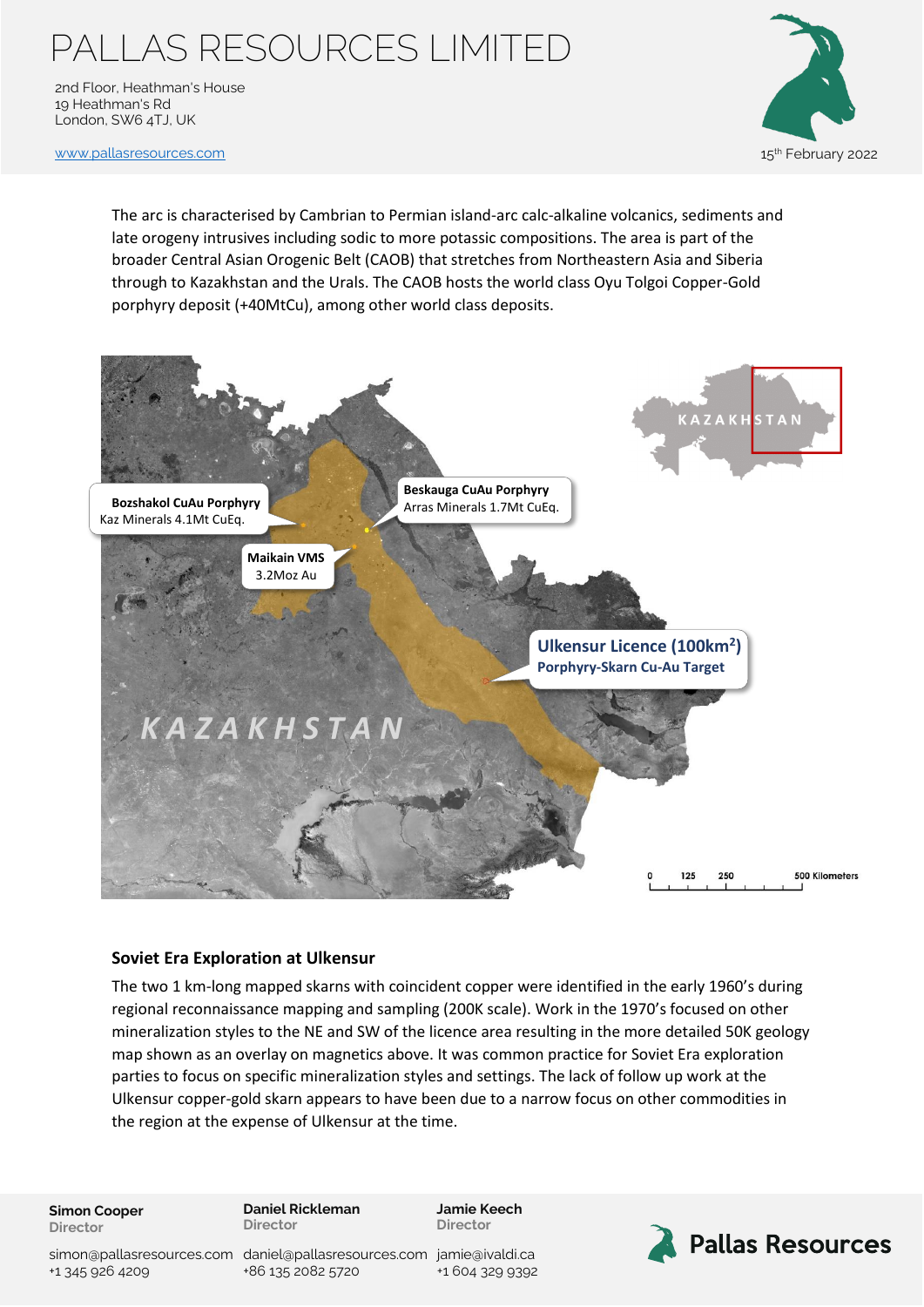2nd Floor, Heathman's House 19 Heathman's Rd London, SW6 4TJ, UK

[www.pallasresources.com](https://www.pallasresources.com/) 15



### **Magnetic Surveys and Prominent Circular Feature**

Pallas has digitised two Soviet-Era magnetic survey map series. The prominent magnetic ring feature at Ulkensur is present in both versions digitised by Pallas. Measuring 5 km across, the feature compares reasonably well to the geology mapped at 50K scale completed in 1973. Features include:

- » A central core intrusive of 'pseudo-porphyry riebeckite leucogranite' (mag low with slight elevation toward center)
- » Outer ring of fine grained granite (mag low)
- » Outer ring of medium grained diorite and granodiorite (mag high)
- » These concentric rings are then surrounded by variably oriented mixed volcanics (felsic tuffs and porphyries, andesite porphyries) syenite, granite and biotite-albite granite (mag low)



*Figure 3: Ulkensur as seen in regional magnetics (above) and gravity (below), both datasets form part of Pallas' country-wide digitized data layers.*

**Simon Cooper Director**

**Daniel Rickleman Director**

**Jamie Keech Director**



+86 135 2082 5720